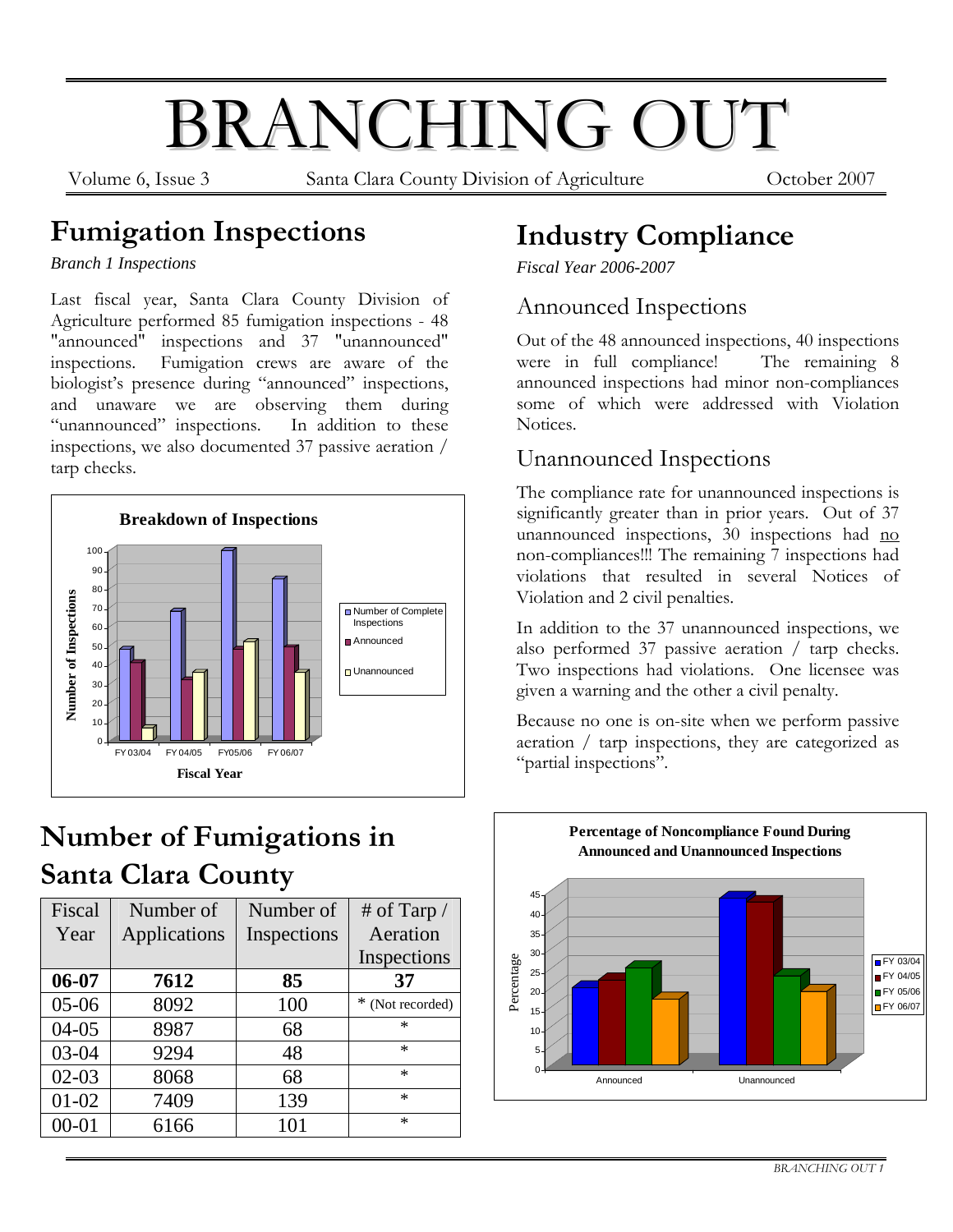# **Industry Compliance**

*Common code section violations* 

Out of the 122 full and partial fumigation inspections performed in Santa Clara County, 17 inspections had one or more non-compliances. As a result, we issued 9 Violation Notices, and 3 civil penalty actions are pending. One Field Rep is charged with a secondary lock violation, another for entering a fumigated house without a SCBA, and the third action may be brought against a company for a groundsman going under the tarps during an aeration.

The following table lists the code sections and corresponding number of non-compliances.

| <b>Violations Found</b> |                         |                |  |  |
|-------------------------|-------------------------|----------------|--|--|
| Code                    | Type of Violation       | Number of Non- |  |  |
| Section                 |                         | compliances    |  |  |
| 12973                   | Label-                  | $\mathcal{L}$  |  |  |
|                         | Site/Rate/Other*        |                |  |  |
| 8538                    | <b>Written Notice</b>   | 3              |  |  |
| 1970.4                  | Pesticide Disclosure    | 3              |  |  |
| 12973                   | Label-PPE               | 3              |  |  |
| 6738                    | PPE Provided and        | 3              |  |  |
|                         | Worn                    |                |  |  |
| 6726                    | <b>Medical Posting</b>  | 3              |  |  |
| 1974                    | Warning Signs on all    | $\overline{2}$ |  |  |
|                         | sides of the structure  |                |  |  |
| 12973                   | Label-Aeration /        | 1              |  |  |
|                         | Reentry                 |                |  |  |
| 6600                    | <b>Suitable Methods</b> | 1              |  |  |
| 6782                    | Proper Entry/           | 1              |  |  |
|                         | Management of           |                |  |  |
|                         | <b>Fumigated Space</b>  |                |  |  |
| 8505.7                  | <b>Secondary Locks</b>  |                |  |  |

- \* Label Site / Rate / Other:
	- 1 -Thermometer broken
	- 2- Wrong amount of pic on the fume log. Company corrected the decimal point, but amount was still incorrect for the size of the site by a tenth of an ounce.
	- 3 Not locking the primary lock (secondary lock was deployed)
	- 4 Groundsman went into the house The FR on site and company were issued VN
	- 5- FR didn't open the front door during aeration.

# **Definition of a Handler**

#### *Groundsmen Need to be Trained!*

We recently conducted an inspection and found a groundsman on an aeration crew who did not have documented training. When we encounter such situations, a civil penalty action is typically proposed against the company.

The definition of "handle" includes "removing treatment site coverings." Fumigation crew members need to be trained on proper TRAP procedures and the dangers of the fumigant they are working around. Failing to train employees is a serious violation!

If you need a copy of a training form, please visit our website or contact your biologist. (The training form on our website will be changed soon. There will be no medical condition statement on the new training form.)

### **Emergency Medical Care Posting**



*When is it required?* 

During several recent certification inspections, we have found vehicles at the use site without the required emergency medical care posting. The companies erroneously thought if the licensee isn't carrying fumigant with them, there's no need to post the emergency medical care information.

Even if a Field Representative isn't carrying gas, they are working in a pesticide-use situation until the fumigated structure is cleared for re-entry. Every truck that performs shoots, downs, or certifications needs to be posted with emergency medical care information.

### What is required?

Title 3, California Code of Regulations Section 6726 requires the employer to post in a prominent place at the work site, or work vehicle, "the name, address and telephone number of a facility able to provide emergency medical care."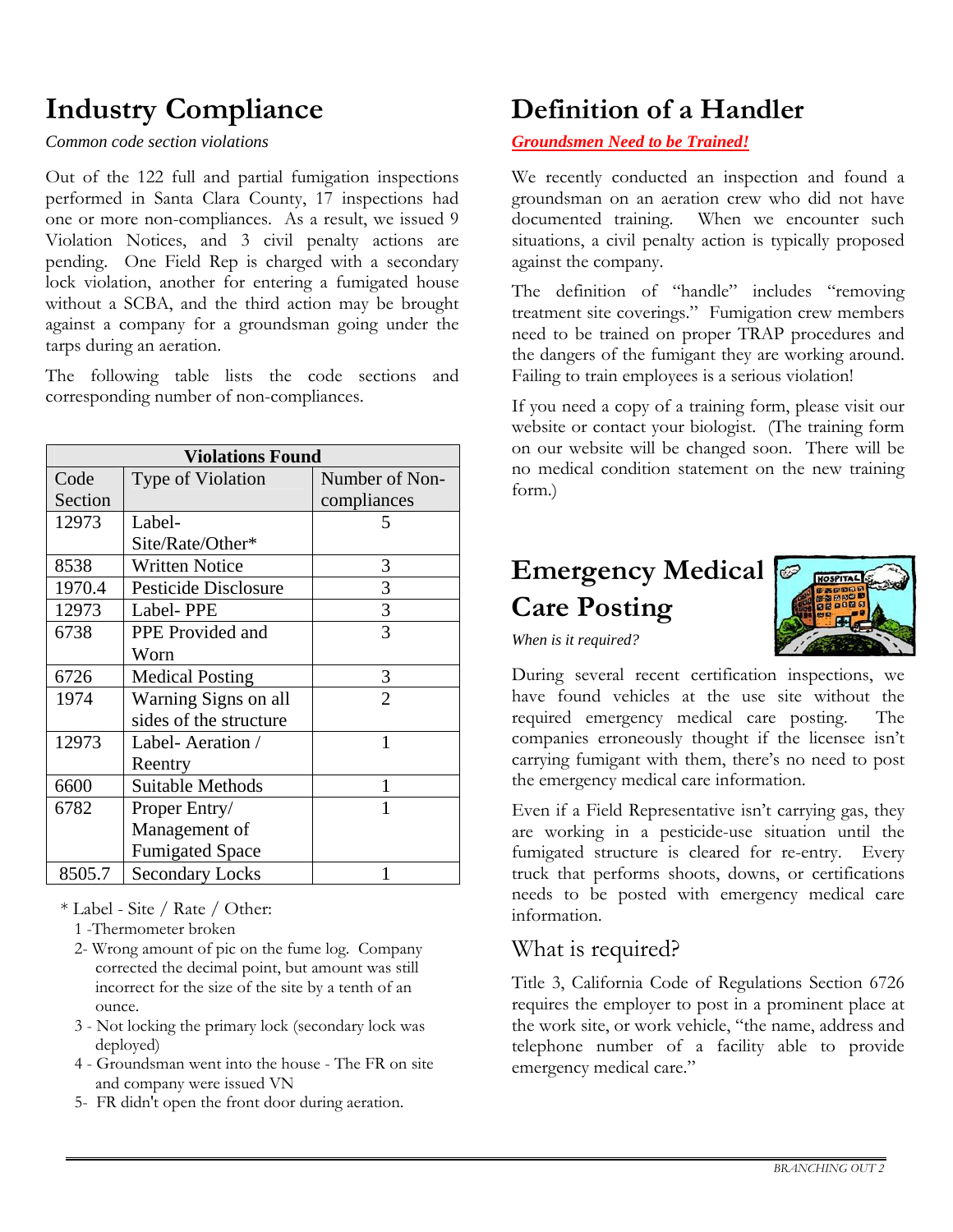# **Open, Open Open…**



*Appliances in a structure* 

The label for sulfuryl fluoride requires fumigators to open the doors of all appliances when preparing for a fumigation. The only exception is for running refrigerators. Refrigerators can remain closed during a fumigation with the condition they be checked with a detection device before clearing the structure.

Sulfuryl fluoride is easily trapped in appliances and can be found in high concentrations when they are left closed. So, be sure to open washers, dryers, microwaves, ovens, and any other appliance that may trap gas. Failure to open appliances during a fumigation is a label violation.

### **Tarpaulin Rips**

*How big of a rip constitutes a violation?* 

Tarpaulin rips has been an interesting topic during recent Structural Enforcement Meetings. One southern California county will issue a Violation Notice for rips totaling 6-inches and has fined companies for rips totaling more than 12 inches in length.



It seems fumigators in southern California tend to use older tarps than what is used up in this area. On occasion we find small holes and rips in tarps, but we don't come across it very often.

If we find a significant hole or rip during a tarp check inspection, we will call the company out to the site and discuss options to assure the fumigation job has been effective. We currently do not have a size standard for rips and holes in tarps. We hope the industry working in Santa Clara County will continue to maintain their high standards so we won't have to start making judgment calls or policies about tarpaulins.

# **From the Question Files**

*Questions from industry…* 

#### **Is it okay to use a J-Lock when it won't let a primary lock engage?**

No. There are other kinds of secondary locks you will have to use such as a pin or split key, etc. You must be able to engage the primary lock if it is present.

#### **Does the Enforcement Response Regulation extend beyond county lines? Does it cross from one branch to another?**

When implementing the Enforcement Response Regulation, the county's review of a company's compliance history is limited to that specific county. If a company's poor work practices span several counties, the State may take action and can consider the company's compliance history in multiple counties.

In regards to the question about compliance history crossing from one branch to another, the answer depends on whether the company treats each branch as a separate entity. If the company submits reports of pesticide use together and shares employees or equipment, then each branch is an extension of one another and will be considered a single entity.

If each branch has their own group of employees and equipment, conducts their own business from each site, and separately reports their pesticide use, then they will be considered separate entities and noncompliances will not be shared between sites. You may wish to contact your district biologist about your situation and clearly state your intentions.

#### **Can an apartment manager sign an OFN for a tenant?**

Yes. A designated agent can sign the OFN for apartment tenants or condominium owners. Title 16 of the California Code of Regulations, Section 1970.4(a) states:

"The primary contractor for fumigation shall have in his or her possession…a form (Form 43M-48…) signed by the occupants **or** designated agent of a structure."

**\*** Be sure to give the tenant information about the fumigation as required by 8538! Their designated agent can sign the OFN, but the tenant still needs to be given notice. (It's a benefit to have the tenants sign the OFN so you have written proof they received the notice.)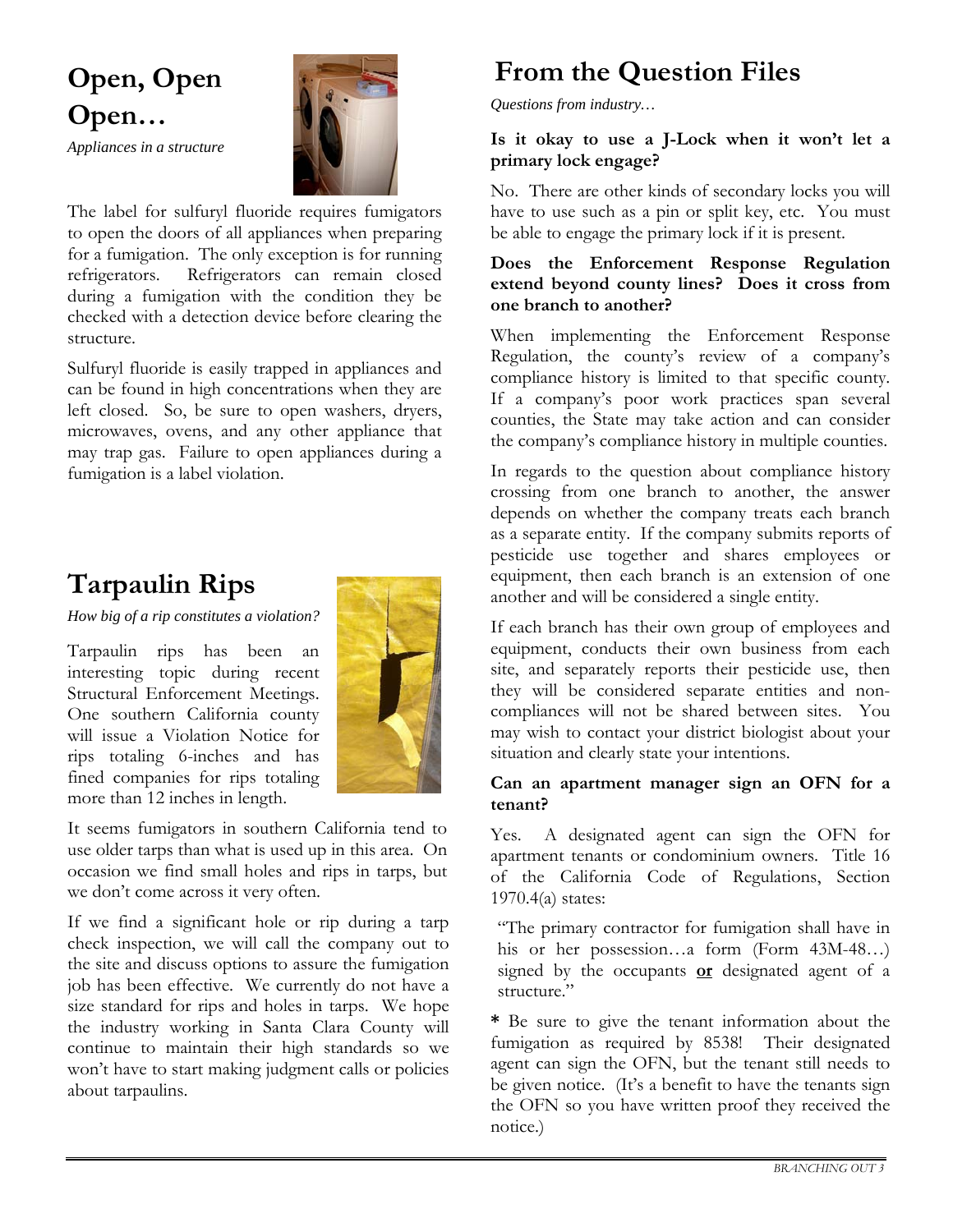### **Effective Secondary Locks**

*Making sure the structure is secured* 

We documented 37 tarp and passive aeration inspections this last fiscal year, one of which resulted in a civil penalty action. We found one house under passive aeration with not one, not two, but three unsecured doors! We're glad to see that this situation is the exception and not the rule, but it was troubling to find this particular house unsecured.

### What do we look for during tarp / aeration checks?

When we inspect a tarped structure, we first look for fumigation signs. We expect to see a sign at every seam and on each side of the structure. We inspect tarps and make sure there are no large rips or tears, and we also look for overlapping snakes and a good ground seal. The most common noncompliance found during this kind of inspection is missing signs.

Passive aeration inspections are simply a check for signs, effective secondary locks, and we look into windows to see if any food or improperly bagged items are present.

### How much force is applied to test secondary locks?

The amount of force used to test a secondary lock is the normal pressure expected to be used to open the door. If we see an old sliding glass door, we may give it a good yank for the obvious reason that many old sliding doors need extra pressure to move. Do we sit there and yank on the door repeatedly to try and jar them loose? No! We apply a reasonable amount of force and if the door doesn't move, we move on to the next door.

We realize that many sliding doors can be troublesome to barricade, especially those with an

ineffective latch and if the track for the door is on the outside of the structure.

During a recent passive aeration inspection, we snapped this picture of a clever way to barricade an old slider with an outside track. When normal pressure was applied to this door, it didn't budge.



Other things we look for are pins in locks. Are they sticking out? If we can remove them with our fingers, it's not an effective lock! If you use pins, make sure they are flush inside the lock and can't be pulled out without using a special tool or a magnet.



Another note about pins: If you use pins and place tape over the lock, be sure the tape can't pull the pin out! We performed an announced inspection recently where the company used pins as their secondary lock. When the inspector went over to inspect the secondary locks, the pins came right out when the tape was peeled back! If this situation occurred after the licensee left the site, he would have been fined!



We have heard of county inspectors in southern California encountering locks during certifications that have been taped shut. Thankfully, we have not come across this situation and do not want to see locks secured in this manner!

# **Branch 3 Companies Advertising Fumigations**

*Business and Professions Code Section 8651* 

We understand that the Structural Pest Control Board is actively pursuing Branch 3 companies that advertise fumigations. If a company is licensed in a certain branch, they can only advertise work encompassing their specific license. Branch 3 companies can therefore not advertise for fumigations!

Coincidentally, we recently met a Branch 3 Operator who showed us the citation and \$750 fine he just received from the Structural Board. - He had listed fumigation along with other treatment options in his advertisements.

Please forward this information to your independent termite inspectors and Branch 3 companies.

\* As a side note – all termite inspection companies, regardless whether they apply pesticides or not, have to be registered with each County! Inspecting for a pest problem is considered to be pest control for hire.